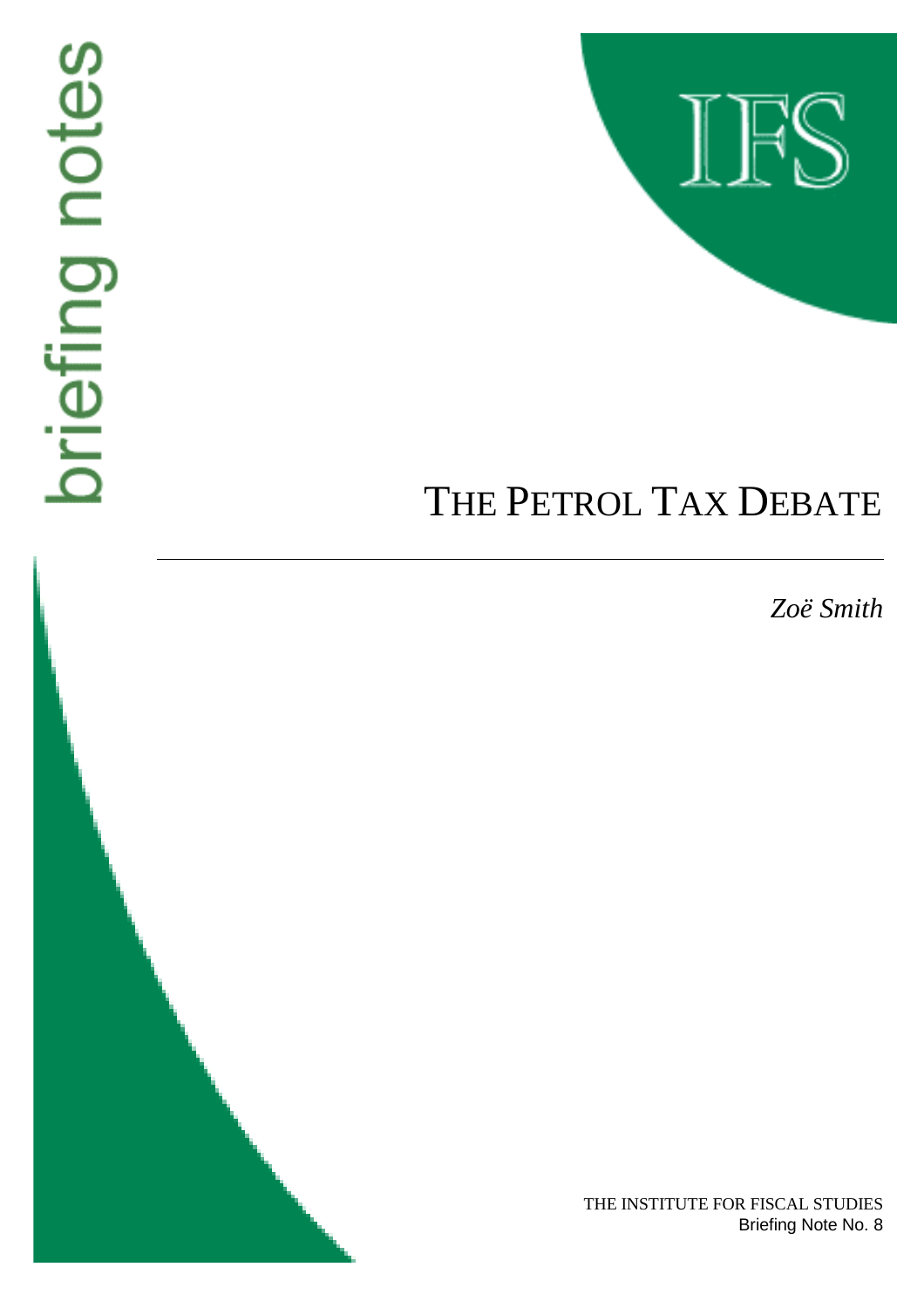Published by The Institute for Fiscal Studies 7 Ridgmount Street London WC1E 7AE Tel 020 7291 4800 Fax 020 7323 4780 mailbox@ifs.org.uk www.ifs.org.uk

© Institute for Fiscal Studies, July 2000

ISBN 1-903274-09-5

Published online at http://www.ifs.org.uk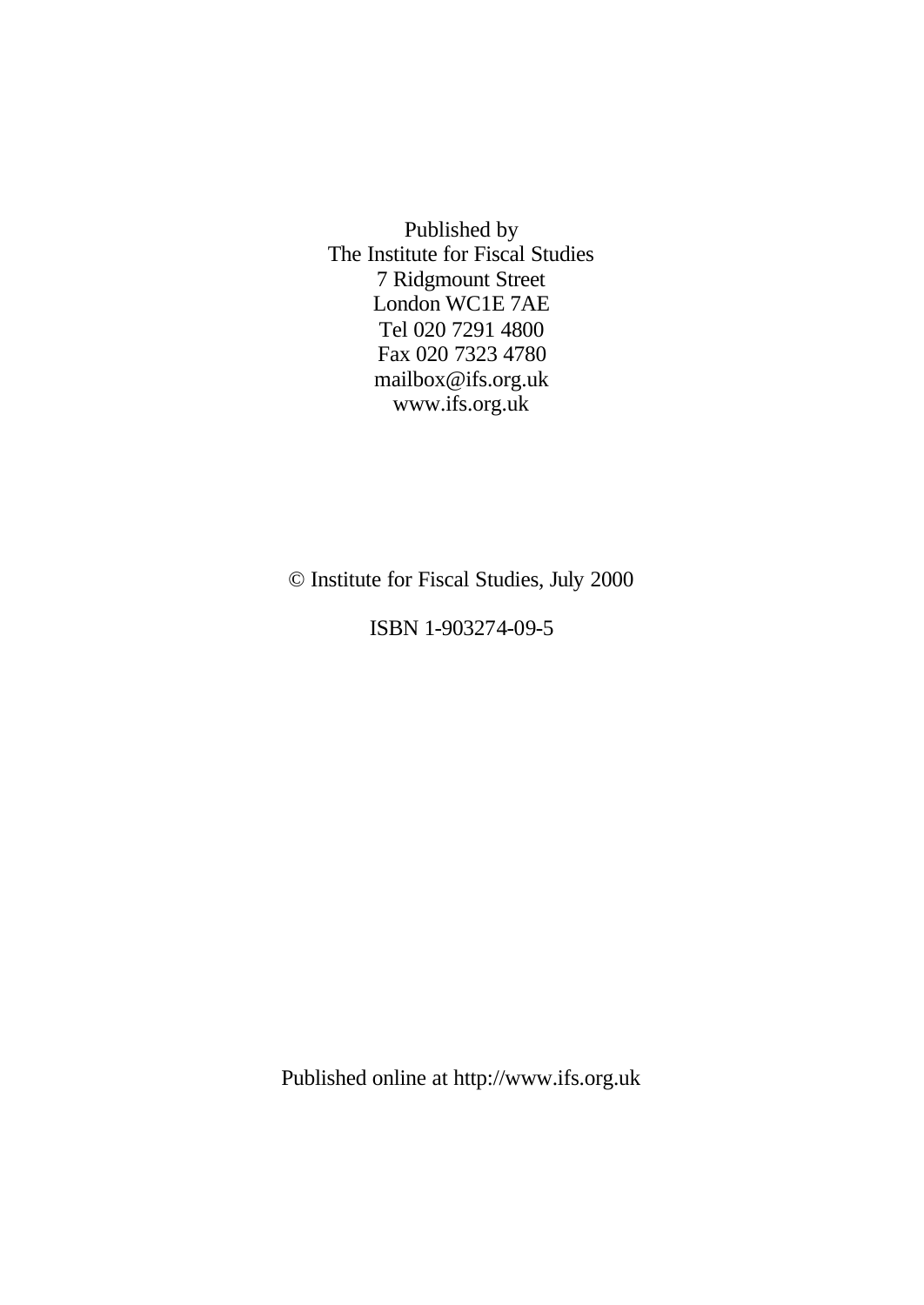## **The petrol tax debate**

### Zoë Smith

Recent increases in the price of petrol have led to the current debate about the rate at which petrol is taxed in the UK. Although rising oil prices have contributed to the increased cost, the government has been criticised for imposing a high tax rate on petrol and other road fuels. In the UK, two indirect taxes are imposed on road fuels. In addition to VAT, excise duty is also levied at the rates shown in Table 1.

| Table 1. Duttes on Yogu Tuels, March 2000                             |                       |
|-----------------------------------------------------------------------|-----------------------|
| Fuel type                                                             | Duty, pence per litre |
| Unleaded petrol                                                       | 48.82                 |
| Higher octane unleaded petrol (including lead)<br>replacement petrol) | 50.89                 |
| Ultra low sulphur diesel                                              | 48.82                 |

### **Table 1. Duties on road fuels, March 2000**

In July 2000, the total tax (duty plus VAT) on lead replacement petrol (LRP) was 72 per cent of the retail price and total tax on unleaded petrol was 73 per cent of the retail price. There has been particular concern that high taxes on road fuel impose a high burden on those who can least afford it – low-income groups, rural areas and the disabled, for example. This Briefing Note documents trends in the price of road fuel and shows how the tax rate has contributed to the change in price over time. It also examines the effect of the price increases on certain subgroups of the population.

### **Background**

Figure 1 shows the retail prices of leaded/lead replacement petrol<sup>1</sup> and of unleaded petrol over the last 10 years up to July 2000. The line labelled RPI shows how the price of petrol would have increased if it had increased exactly in line with inflation. The prices of both types of fuel increased broadly in line with inflation until 1993. After this date, both prices increased faster than the rate of inflation and there has been a particularly rapid increase over recent months. Since Labour came to office in May 1997, there has been a 37 per cent increase in the price of leaded petrol/LRP and 20 percentage points have been due to tax.<sup>2</sup> In the case of unleaded petrol, the increase has been 42 per cent and 26 percentage points have been due to tax. For the period from May 1997 until June 2000, the increase in the price of leaded petrol/LRP was 25 percentage points greater than the rate of inflation and the increase in the price of unleaded petrol was 27 percentage points greater than the rate of inflation. In the period from March 2000 (after the budget) to September 2000, there has been a 8.6 per cent increase in the price of unleaded petrol. Of this 8.6 per cent increase, just over 1 percentage point has been due to tax with the remainder being due to the increase in the pre-tax price.

l 1 From 1 January 2000, a virtual ban on leaded petrol was introduced except for 'specialist interest groups' such as classic car clubs. Leaded petrol was replaced with lead replacement petrol. The figures in this Briefing Note compare the price of leaded petrol before this date with the price of LRP after this date. Although they are not the same product, anyone with a car that used leaded petrol would have been forced to buy lead replacement petrol so the comparison between the prices of the two different products seems the natural one to make.

 $2$  This is comparing the price of leaded petrol in May 1997 with the price of LRP in July 2000.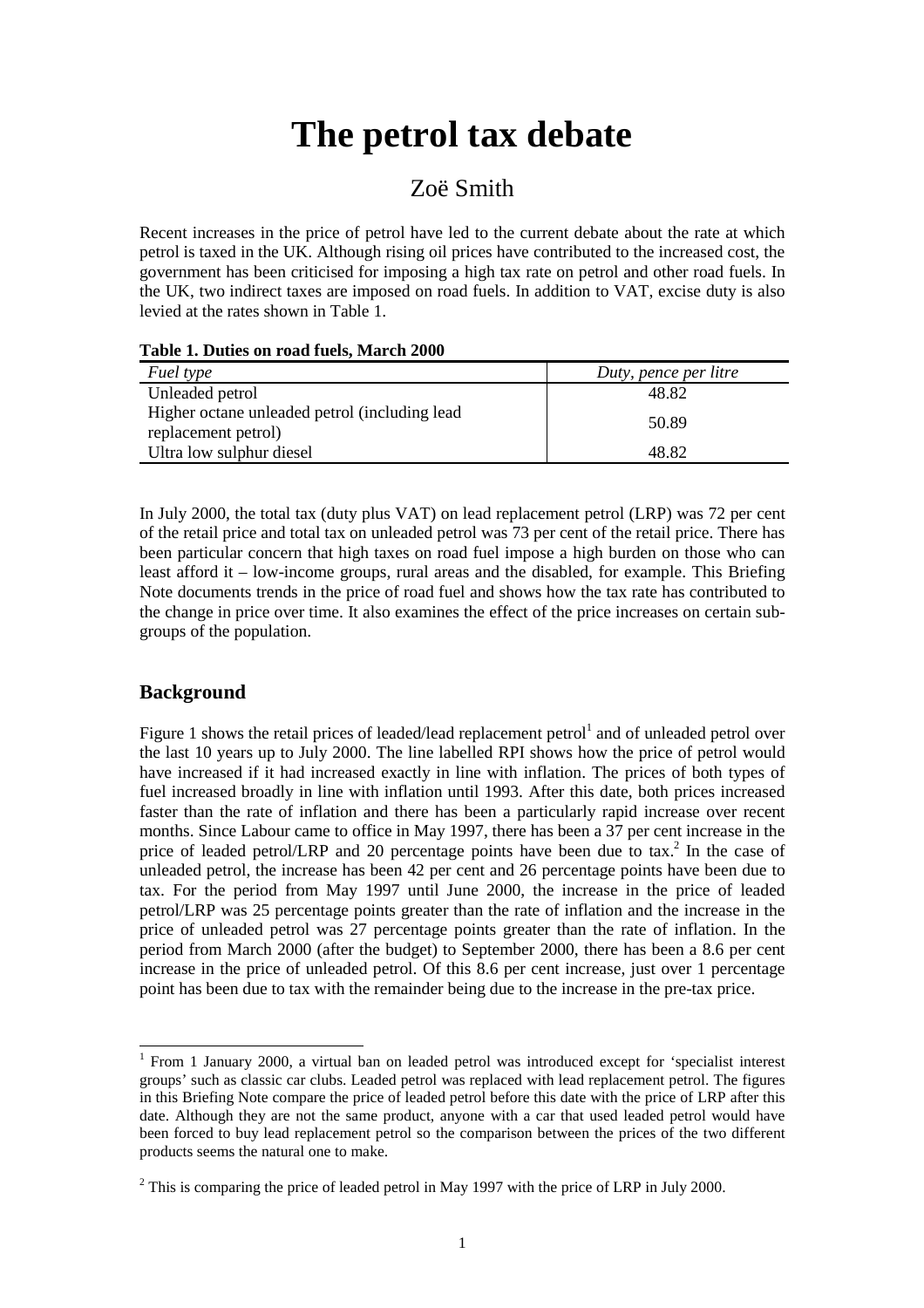

**Figure 1. The price of leaded petrol/LRP and unleaded petrol**

**Figure 2. Real duty on leaded petrol/LRP and unleaded petrol, March 2000 prices**



The government has blamed increased oil prices around the world, but despite this, there has been pressure on the Chancellor to cut the duty on road fuel. From 1993 to 1999, road fuel duty was been increased automatically by a fixed percentage above inflation. This escalator was set at 3 per cent in March 1993 and was increased the following November to 5 per cent and then to  $\tilde{6}$  per cent in 1997. In the November 1999 Pre-Budget Report,<sup>3</sup> the escalator was abolished, with any future increases being decided on a Budget-by-Budget basis. Figure 2

<sup>&</sup>lt;sup>3</sup> HM Treasury, *Stability and Steady Growth for Britain: Pre-Budget Report*, Cm. 4479, November 1999.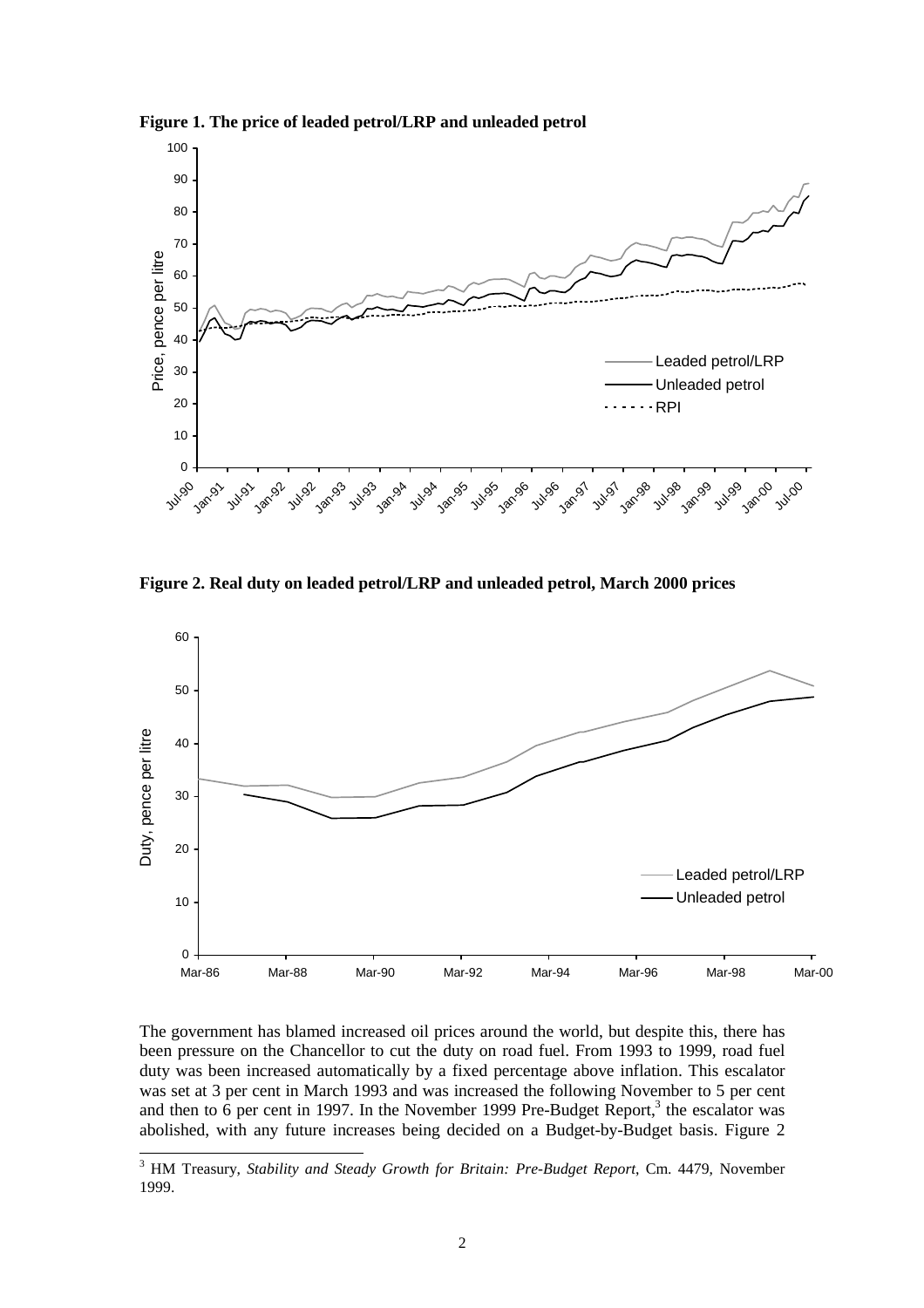shows the effect that these increases have had on the real rate of duty on both leaded petrol/LRP and unleaded petrol.<sup>4</sup>

Over the period from 1987, duty on unleaded petrol has increased by over 60 percentage points more than the rate of inflation. Since the beginning of the 1990s, there has been a steady real increase in both duty rates every year except in March 2000 when there was a fall in duty on leaded petrol/LRP. The fall in duty on leaded petrol/LRP occurred because LRP is taxed at a lower rate than leaded petrol.



| Figure 3. Components of the retail price of unleaded petrol |
|-------------------------------------------------------------|
|-------------------------------------------------------------|

|             |               | Duty plus VAT, pence per litre |
|-------------|---------------|--------------------------------|
|             | Leaded petrol | Unleaded petrol                |
| UK          | 62.13         | 55.47                          |
| France      | 49.94         | 46.24                          |
| Netherlands |               | 44.84                          |
| Finland     |               | 44.41                          |
| Italy       | 45.13         | 42.29                          |
| Denmark     |               | 41.25                          |
| Sweden      |               | 40.82                          |
| Germany     |               | 40.12                          |
| Belgium     | 44.5          | 39.92                          |
| Portugal    | 40.2          | 37.96                          |
| Austria     |               | 32.35                          |
| Ireland     | 36.11         | 29.80                          |
| Spain       | 30.54         | 28.04                          |
| Luxemburg   | 31.73         | 27.11                          |
| Greece      | 28.18         | 24.39                          |

| Table 2. European road fuel duty, June 1999 |
|---------------------------------------------|
|---------------------------------------------|

Notes: Leaded petrol was not available in Austria, Denmark, Finland, Germany, the Netherlands or Sweden in June 1999.

Source: HM Customs and Excise Annual Report (1998/9).

l

<sup>&</sup>lt;sup>4</sup> Differential duty was introduced on unleaded petrol in 1987.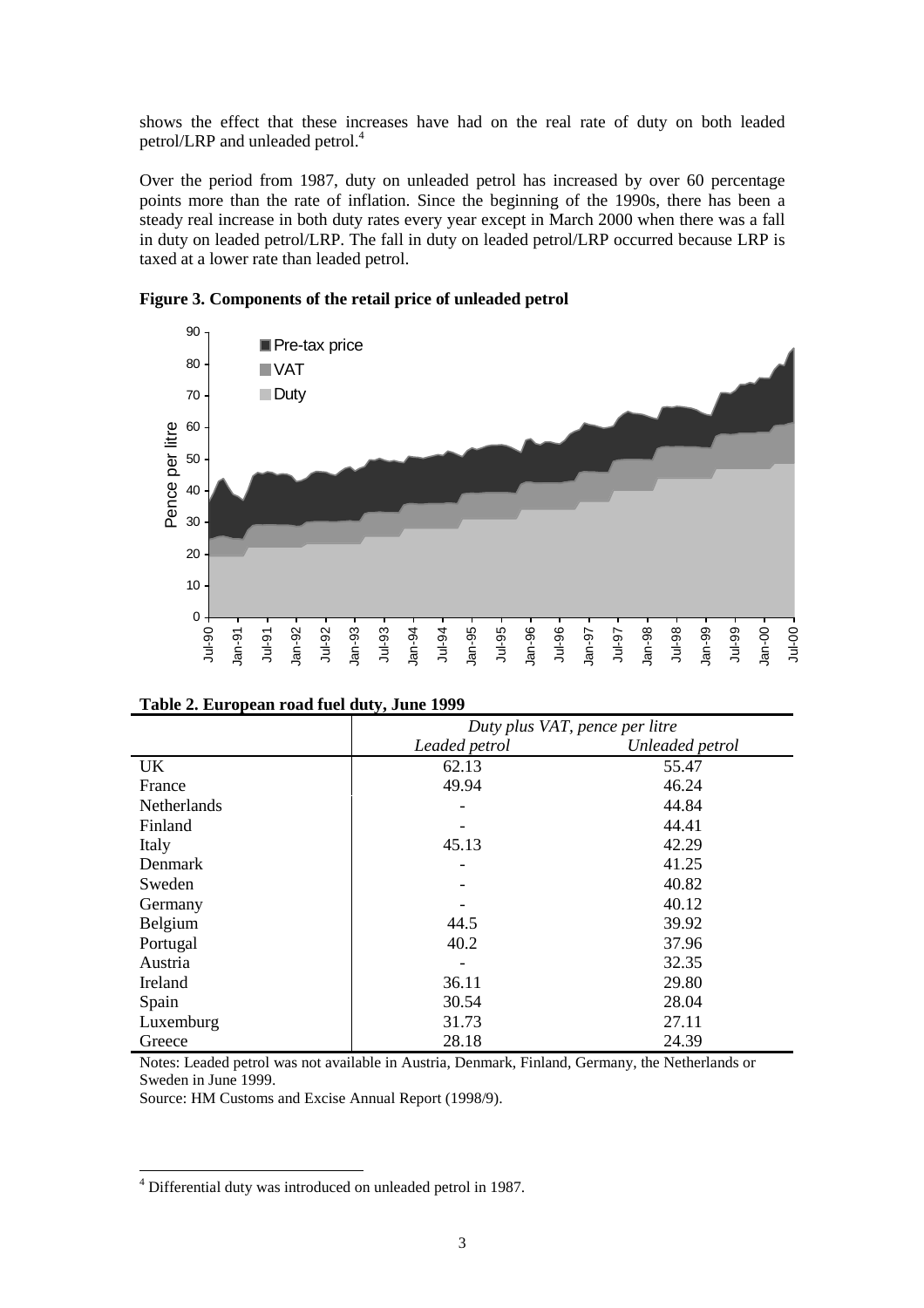Figure 3 shows the three components of the retail price of unleaded petrol – duty, VAT and the pre-tax price – over the last 10 years. In April 1999, there was a sharp increase in the pretax price (the top band on the graph). Although the pre-tax price has risen in recent months, over the past few years increases in the tax rate have contributed to the rise in the retail price of petrol. The UK currently has a tax rate that is higher than that in any other European country on both leaded and unleaded petrol. Table 2 shows the European tax rates (duty plus VAT) on both products as at June 1999. The tax on unleaded petrol is 20 per cent higher in the UK than in France, which has the next highest rate in Europe.

### **The purpose of a fuel tax**

There are two purposes of a road fuel tax in the UK. The first is an attempt to change behaviour and reduce the amount that people use their cars in order to protect the environment, and the other is to raise revenue.

When an individual makes decisions regarding vehicle ownership and usage, they will typically take into account those costs that are purely private, such as the price of the car, insurance and petrol prices, but they might not to take into account any of the additional costs which are not directly charged for. There are a number of ways in which road transport imposes additional or social costs on others. Social costs could include air and noise pollution, congestion and road damage. Attempting to reduce the consumption of road fuel and the amount of car usage is one way to try to restrict the amount of damage done to the environment. Imposing an additional tax on road fuel in the form of a fixed amount per unit of fuel consumed (a specific tax) attempts to raise the price the consumer pays to the level that more accurately reflects these additional social costs.

The question remains, 'to what extent will households alter their behaviour (drive their cars less, switch to more efficient cars) in the face of higher prices?'. The relationship we are interested in is that between miles driven and the cost of those miles, since it is by altering the cost per mile that taxes on road fuels will influence behaviour. Evidence suggests in fact that a one per cent increase in the real cost per mile of driving will reduce miles travelled by less than half of one per cent (in the short term). This is not a very large response, which suggests that any attempt to reduce reliance on the car by increasing the cost of fuel will not have been very successful. This is not to say that the high rate of duty has not had any effect on the behaviour of motorists. For example, people may have switched to buying more fuel-efficient cars, which helps to reduce the harmful effect on the environment. The fact that there is some response to increases in price, even though it is small, does imply that there will have been some reduction in miles driven, especially with such a high tax on petrol, but it is impossible to tell whether the price of petrol now adequately reflects the social costs of road transport.

Even if people did respond to price increases by reducing car use, the fact that some aspects of pollution from road transport (such as congestion or soot) are only loosely linked to the level of fuel used means that the policy is not very well targeted to protect the environment. One source of pollution – carbon dioxide emission – is closely related to fuel consumption, and the global warming effects of carbon dioxide depend linearly on emissions, so for this particular pollutant a fuel tax may be appropriate, but this is not generally true. Levels of congestion, for example, vary by time of day and location. Similarly, the harmful effects of some pollutants such as black smoke (which appear to contribute significantly to respiratory disorders) depend on when and where they are emitted – for example, the harmful effect can be greater in highly populated areas.

So attempting to reduce the social costs associated with road transport by imposing an additional tax on road fuel consumption is difficult because of the lack of response to changes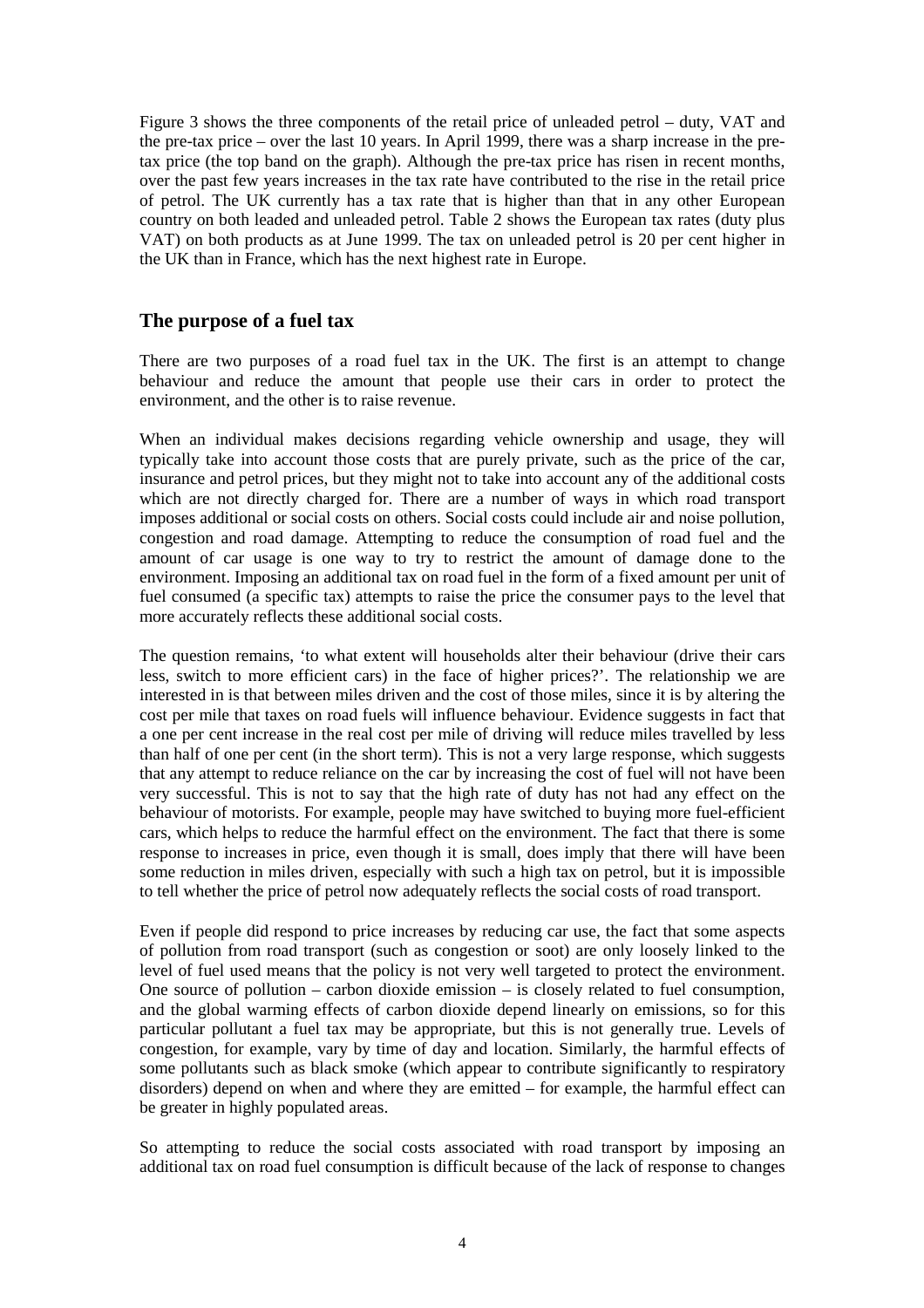in the price of petrol and because fuel cost is not always very closely related to the social cost involved.

In fact, it is the lack of response by motorists to increases in the price of fuel that makes a fuel tax a very attractive source of revenue for the government. If people do not cut back the amount of fuel they buy after a tax increase, large amounts of money can be easily raised. In 1999/2000, fuel duties (excluding VAT) raised £22.3 billion, which represented 6 per cent of total government revenue.<sup>5</sup> Six pence on all road fuel duties raises as much money as one penny on the basic rate of income tax.6

A recent development in fuel taxation was the announcement in the November 1999 Pre-Budget Report that any further increases in fuel duty, above the rate of inflation, would be spent on 'improving public transport and modernising the road network'.<sup>7</sup> Setting aside taxes to spend in specified areas in this way is referred to as hypothecation. Apart from the possibility that people are less averse to tax increases if they know where the money is being spent, it is difficult to see any real advantage of this policy. There is no way to guarantee that money allocated to spending on roads and transport is over and above the amount that would have been spent otherwise – particularly in the long term. This is because when the announcement was made, the government's spending plans were set out only until March 2002. In any spending plans set out after this date, any revenue allocated to transport could take into account that resources from increases in road fuels are to be spent in this area. For example, there is no way of knowing whether the transport spending plans announced in July 2000 took account of any possible future increases in fuel duties.

### **The distributional effects of road fuel tax**

A frequent objection to high taxes on fuel is the effect that the tax has on certain groups of the population – those on low incomes and those living in rural areas, amongst others. This section examines the effect of the road fuel tax on sub-groups of the population, according to income and the density of population. $8$  The effect of a 6 per cent real increase in duties is analysed by comparing the cost of achieving a given level of economic welfare before the tax increase with the cost of achieving the same level of economic welfare after the tax increase. Everything else in the comparison is kept constant in order to isolate the effect of the tax increase. The cost-of-living index measures how much extra income is needed to get back to the original welfare level.<sup>9</sup>

In Figure 4, households are ranked according to income and divided into 10 equal groups, so the first group (decile) contains the poorest 10 per cent of households. The effect of a 6 per cent real increase in duties on the cost of living of each household is then averaged across each income decile. The effect of the tax increase on the cost of living of the poorest households is smaller than the effect on richer households, with the greatest effect being on middle-income households. Although the increase in the cost of living even in the sixth decile

l

<sup>5</sup> HM Treasury, *Prudent for a Purpose: Working for a Stronger and Fairer Britain*, HC 346, March 2000.

<sup>6</sup> *Treasury Ready Reckoner*, November 1999. <sup>7</sup>

HM Treasury, *Stability and Steady Growth for Britain: Pre-Budget Report*, Cm. 4479, November 1999.

<sup>&</sup>lt;sup>8</sup> Data from the National Travel Survey from 1988 to 1993 are used and income, price and mileage data are uprated to 1997 (see L. Blow and I. Crawford, *The Distributional Effects of Taxes on Private Motoring*, Commentary no. 65, Institute for Fiscal Studies, London, 1997, for more details).

 $9^9$  For a more detailed explanation, see Blow and Crawford (1997) as in footnote 8.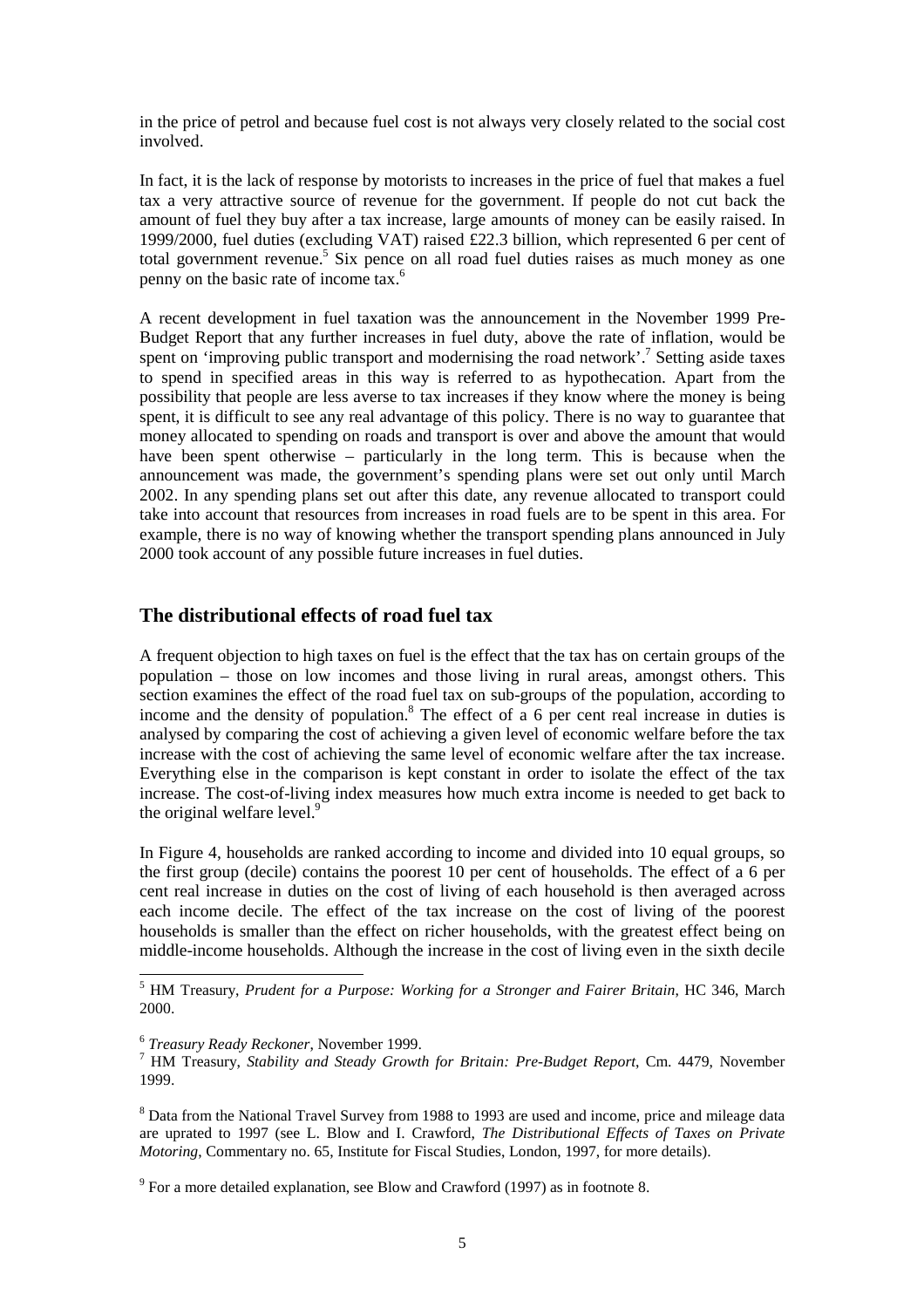is only around 0.2 per cent, repeated increases in fuel duty would have a much larger effect. However, the distribution of the effects is largely caused by many households in the lowest income groups not owning a car. If we take only households that own cars, as in Figure 5, the cost of living of the lowest (car-owning) income groups is most adversely affected by the tax increase, with the effect becoming smaller as we move up the income distribution.



**Figure 4. Effect of a 6 per cent real increase in duty on cost of living, by income decile: all households**

**Figure 5. Effect of a 6 per cent real increase in duty on cost of living, by income decile: car-owning households**

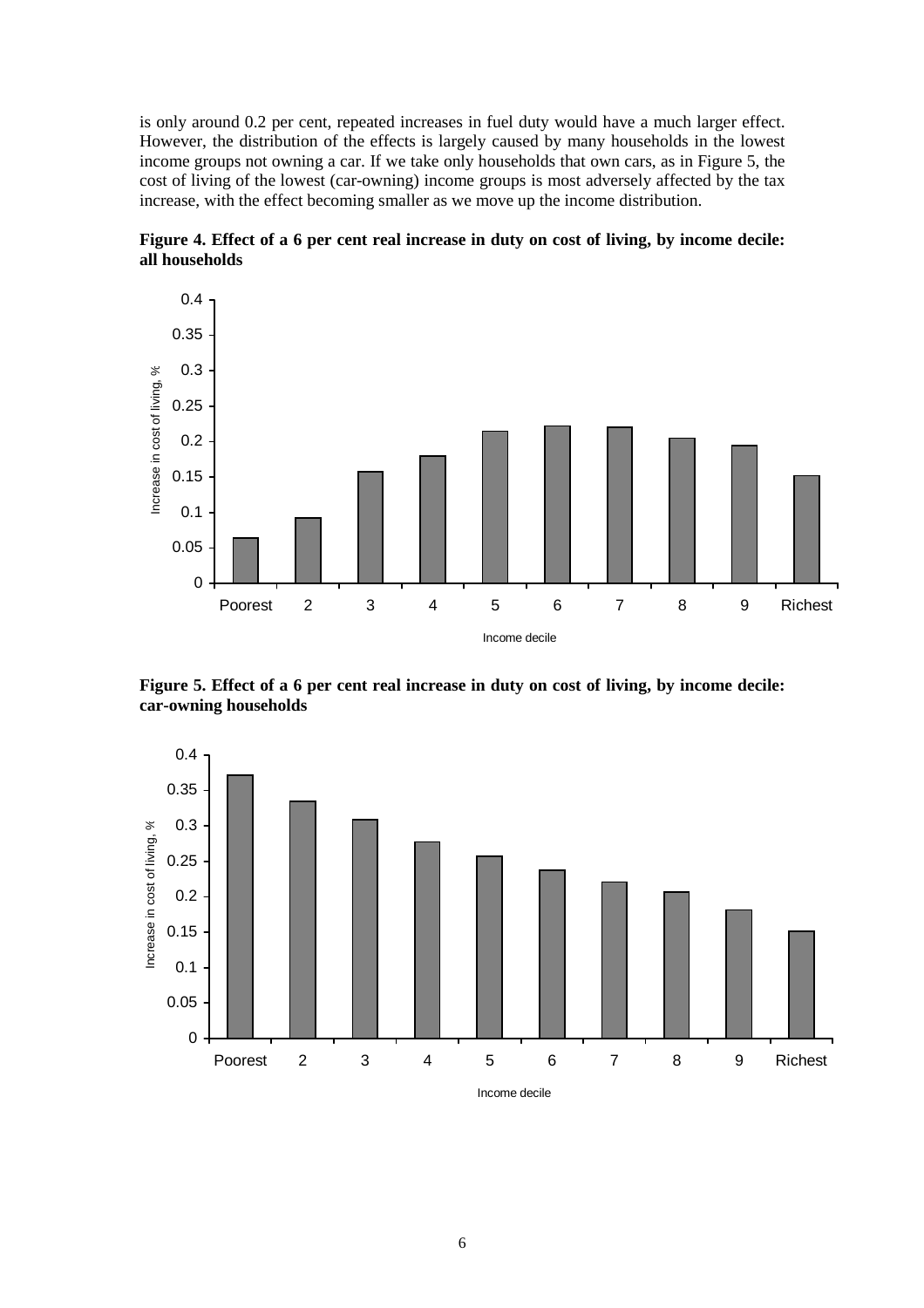

**Figure 6. Effect of a 6 per cent real increase in duty on cost of living, by population density: all households**

Population density

**Figure 7. Effect of a 6 per cent real increase in duty on cost of living, by population density: car-owning households**



Population density

Another possible area for concern is the effect on rural areas compared with more urban areas. Figure 6 shows the effect of a 6 per cent fuel duty increase on cost of living, averaged over all households according to the population density where each household lives.<sup>10</sup> Figure 7 does

l

 $10$  The four bands of population density are for local authorities with the number of people per hectare being <3.5 (most rural), 3.5–9.9, 10–19.9 and 20–34.9 (most urban).